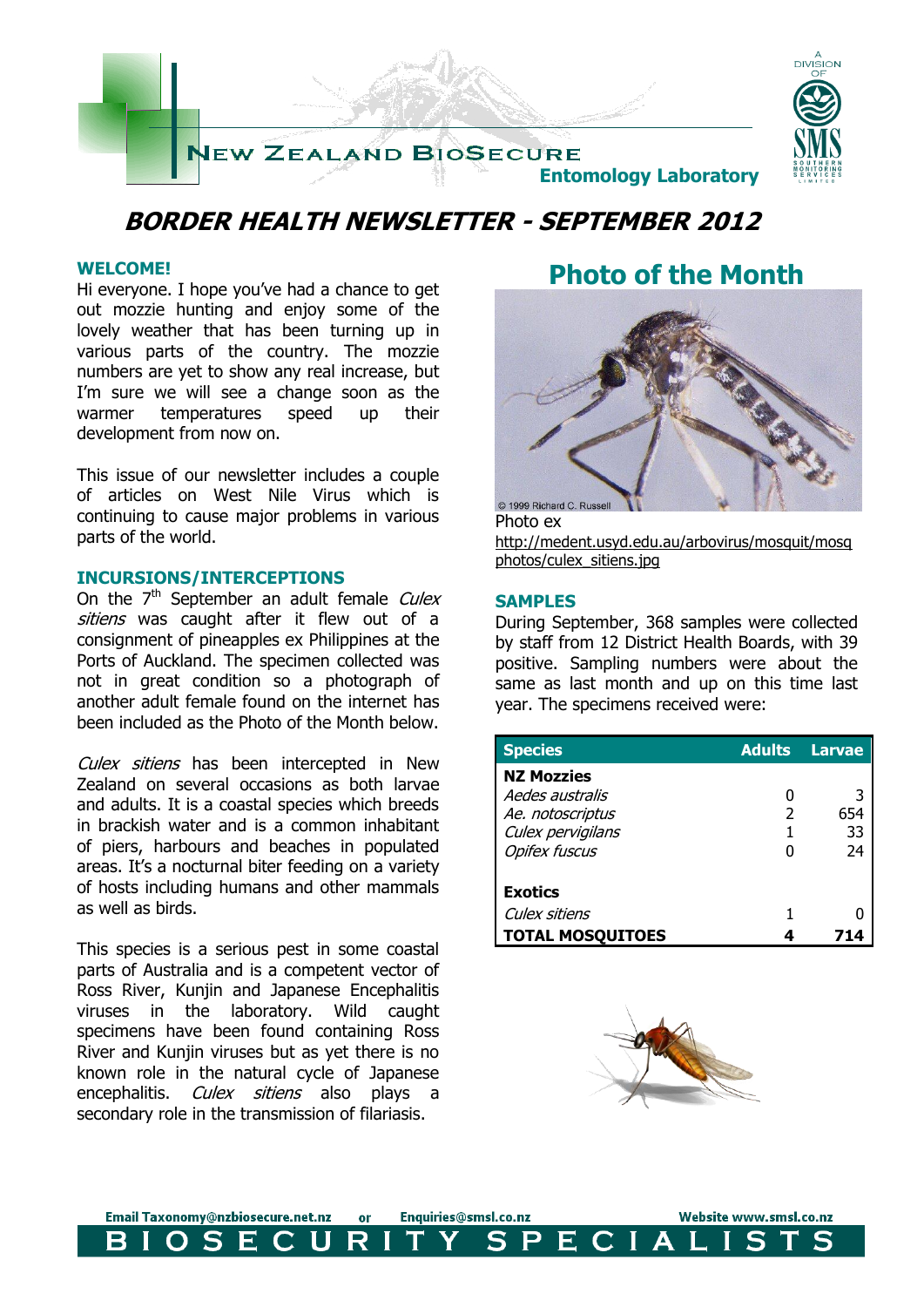



## **MOSQUITO-BORNE DISEASES**

#### **WEST NILE VIRUS CASES ACCELERATING IN THE USA**

**Source:** Athens Daily Review [edited] 9 Sep 2012 reported on ProMED Mail 11 Sep 2012 [http://www.athensreview.com/breakingnews/x2056](http://www.athensreview.com/breakingnews/x2056631575/West-Nile-virus-cases-accelerating-in-U-S)

[631575/West-Nile-virus-cases-accelerating-in-U-S](http://www.athensreview.com/breakingnews/x2056631575/West-Nile-virus-cases-accelerating-in-U-S) The number of West Nile virus cases reported in the United States through early September [2012] is the highest year-to-date total since the mosquito-borne disease was 1st detected in this country in 1999, federal officials said Wednesday [5 Sep 2012]. The number of fatalities had jumped by nearly 1/3rd from the previous week, they said.

Texas continues to be the state hit hardest, accounting for about half of all reported U.S. cases this year [2012]. Aerial spraying of insecticide in some areas has reduced the population of mosquitoes that carry the virus, officials there said. But the number of human cases is expected to rise through October 2012 because of the lag time between infection and reporting of the illness.

As of Tuesday [4 Sep 2012], a total of 1993 cases nationwide, including 87 deaths, had been reported to the U.S. Centers for Disease Control and Prevention, a 25 per cent increase in the number of cases and a 32 per cent increase in deaths from the previous week.

For Texas, 2012 is "the worst year ever for West Nile virus," the state health commissioner, David Lakey, told reporters during a conference call. The state had 1013 confirmed cases and 40 deaths.

More than 70 per cent of the cases this year [2012] have been reported in 6 states: Texas, South Dakota, Mississippi, Oklahoma, Louisiana and Michigan.

Most people who become infected have no symptoms. In Texas, 89 people found out they had been infected during routine screening for

# **Entomology Laboratory**

blood donation, Lakey said. A spokeswoman for the American Red Cross said volunteer blood donors are routinely screened for West Nile virus. As of Wednesday [5 Sep 2012], more than 200 would-be donors in 28 states had tested positive this year [2012] for West Nile [virus], and the numbers are expected to rise, Red Cross spokeswoman Karen Stecher said. Blood infected with the virus is destroyed or used for research, she said.

Public health experts said it is hard to know for sure what is behind this year's [2012] large outbreak or why Texas -- particularly the Dallas area -- has been hit so hard. But this summer's heat waves and record temperatures are likely factors, said the CDC's Lyle Petersen, director of vector-borne infectious diseases. "We know that West Nile virus [infection] tends to occur when temperatures are above normal," he said.

The record number of U.S. cases for a full year was reported in 2003, with 9862 cases and 264 deaths, but the most West Nile deaths were reported in 2002, with 284.

Mosquito-borne outbreaks have always been difficult to predict, experts said. A complex set of environmental factors is involved in West Nile transmission, said Katherine Feldman, Maryland's public health veterinarian. The virus circulates in the blood of birds, and mosquitoes spread it to people and horses.

There is no vaccine for humans [but there is for equine animals. - Mod.TY]

The extent of an outbreak is influenced by the number of mosquitoes and how infectious they are, the population of susceptible bird species, rainfall and temperature. Bringing "all these things together in the right combination at the right time facilitates that the virus goes faster and to a greater degree in certain areas of the country," said Roger Nasci, chief of arboviral diseases at the CDC. "The hotter it is, the mosquitoes tend to be more infectious, and it also affects how long a mosquito may live,"

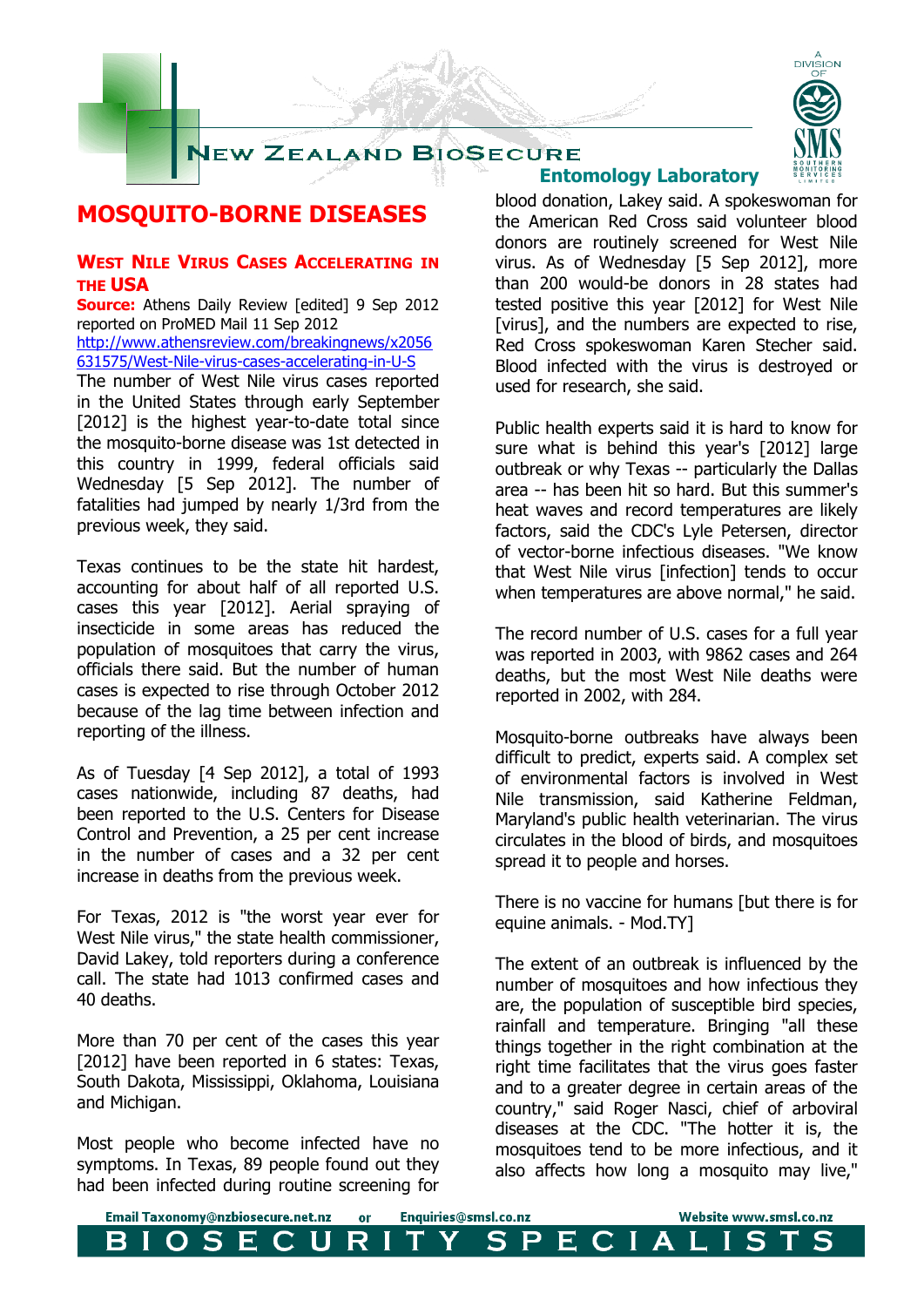# **JEW ZEALAND BIOSECURE**

Petersen said. Floods wash out mosquito breeding sites. But the right amount of rain can produce ideal breeding conditions.

Robert Haley, director of the epidemiology division at the University of Texas Southwestern Medical Center at Dallas, said he suspects that particular local weather conditions made Dallas ground zero for West Nile virus this year [2012]. A mild winter allowed more female mosquitoes to survive. West Nile infection among birds was relatively mild last year [2011], meaning more birds would be susceptible this year. Haley, who lives in North Dallas, said he suspected that something was amiss when he saw 2 dead bluejays in his yard in July 2012. Bluejays and crows are among those species that tend to die from the virus [infection], he said. Dallas also had a hot, dry summer with rain every 3-4 weeks that replenished the stagnant pools in which mosquitoes breed, he said.

West Nile disease can vary in severity. The onset of symptoms can take from a few days to 2 weeks. People 50 or older have the highest risk of severe illness. About 80 per cent of people who are infected will not develop any illness. About 20 per cent will develop West Nile fever. Symptoms include fever, headache, tiredness and body aches. Occasionally, there will be a skin rash and swollen lymph glands.

The most severe type of infection causes inflammation of the brain or of the tissues surrounding the brain and spinal cord. In those cases, symptoms include headache, fever, stiff neck, muscle weakness and paralysis.

Of the West Nile disease cases reported to the CDC this year, 1069, or 54 percent, were considered severe.

Health officials say residents should use insect repellent when outdoors, especially at dusk and dawn, when mosquitoes are most active. Residents should also eliminate mosquitobreeding areas by emptying birdbaths,

# **DIVISION**

 **Entomology Laboratory** flowerpots, buckets and barrels where rainwater collects.

[The number of confirmed cases of West Nile virus (WNV) infection in the USA has gone from 1993 with 87 deaths as of 4 Sep 2012 to 2636 with 118 deaths as reported above, as of 11 Sep 2012, just a week later. One hopes that the comment that numbers of cases peaked late last month (August 2012) proves correct. Meanwhile, the public is well advised to avoid mosquito bites until the transmission season ends with hard frosts in autumn. Owners of equine animals should be sure that the vaccinations against WNV are current. There are no commercially available WNV vaccines for humans.] - Editor ProMED Mail 15 Sep 2012

#### **WEST NILE VIRUS - EURASIA: BALKANS**

**Source:** The Guardian [edited] 20 Sep 2012 [http://www.guardian.co.uk/world/2012/sep/20/five](http://www.guardian.co.uk/world/2012/sep/20/five-die-west-nile-virus-balkans?newsfeed=true)[die-west-nile-virus-balkans?newsfeed=true](http://www.guardian.co.uk/world/2012/sep/20/five-die-west-nile-virus-balkans?newsfeed=true)

At least 5 people in the Balkans have died from West Nile virus [infections] and several dozen others have been taken to hospital in the past 4 weeks, according to health authorities in Serbia, Kosovo, Macedonia and Croatia.



[l/ig/Maps-of-Eastern-Europe/Map-of-Eastern-Europe.htm](http://goeasteurope.about.com/od/introtoeasteuropetravel/ig/Maps-of-Eastern-Europe/Map-of-Eastern-Europe.htm)